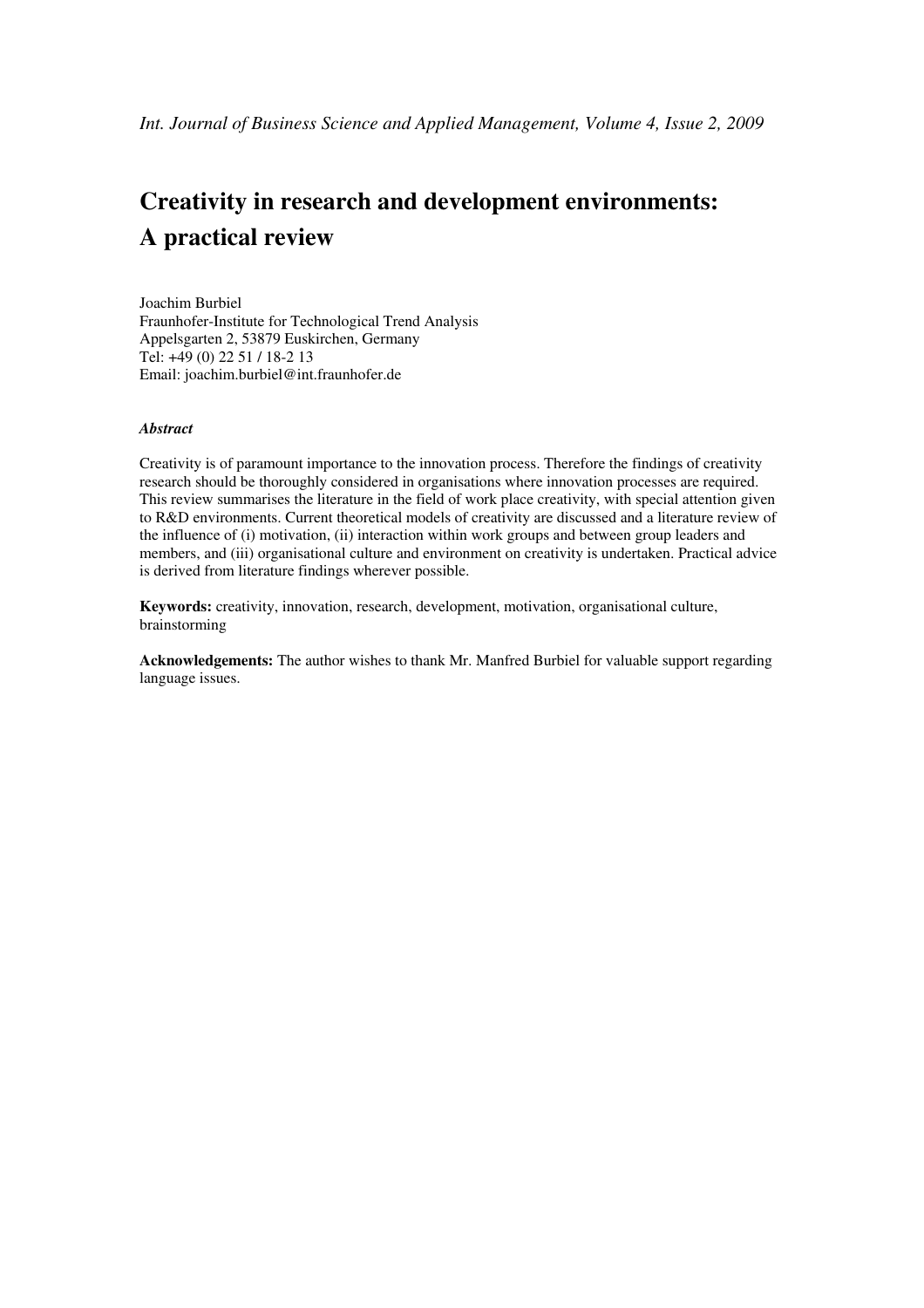## **1 INTRODUCTION**

There is general consensus that high profit companies of our times rely heavily on innovation to maintain their efficiency and survivability, with innovation being defined as the process from an idea to the introduction of a novelty into the market (Mumford 2000, Basadur 2004). *Novelty* and *usefulness* are in fact the two characteristic parameters to differentiate true innovations from me-too products and purely artistic achievements (Ford 1992, as cited in Scott 1995). Although an innovation is often a technologically different (and, in the best case, superior) product, it may also take the form of a new design, service or business process (Mumford 2000).

Creativity, which we define as the combination of *idea generation* and *idea validation* (see section 2.2), is essential to the innovation process. Again and again, novel ideas need to be incorporated into the innovation process (figure 1). Creativity is even necessary before the actual innovation process can begin, and can thus be considered as "pre-innovation": Although the first idea itself might be elusive, it is prerequisite for scientific, technological or procedural innovation.

## **Figure 1: The relationship of innovation and creativity**



Shalley & Gilson (2004) state that "most managers would agree that there is room, in almost every job, for employees to be more creative." Although we generally agree with this view, creativity seems to be more important in some work domains than in others. While creativity is a *sine qua non* in advertising and marketing, it might be less desirable in accounting, although a novel accounting process can well be a valuable innovation. Most scientific and technological innovation is expected to originate from research and development (R&D) organisations or departments. As creativity is the source of innovation, it can well be claimed that creativity is essential for successful R&D and that creativity in R&D thus deserves special attention.

According to Heinze (2007) there are five types of scientific creativity:

- 1. Formulation of a new idea (or of a set of new ideas) that opens up a new cognitive frame or brings theoretical claims to a new level of sophistication (basic assumptions  $\rightarrow$  theory, e.g. Einstein's theory of specific relativity)
- 2. Discovery of a new empirical phenomenon that stimulates new theorizing (observation  $\rightarrow$  theory, e.g. Darwin's theory of evolution)
- 3. Development of a new methodology, by means of which theoretical problems can be empirically tested (theory  $\rightarrow$  method, e.g. Spearman's development of factor analysis to test his theory on mental abilities)
- 4. Invention of a novel instrument that opens up new search perspectives and research domains (technique  $\rightarrow$  new possibilities, e.g. scanning tunnelling microscopy which made nanotechnology possible)
- 5. New synthesis of formerly dispersed ideas into general theoretical laws enabling analyses of diverse phenomena within a common cognitive frame (single ideas  $\rightarrow$  general theory, e.g. general systems theory)

All of these types of creative acts are achievements in their own right. Their diversity cautions against a definition of scientific creativity that is too narrow to reflect this range. Another danger in the study of creativity is to focus only on exceptional persons and events (like the examples in the above list). Although the study of exceptional persons or events might cast an interesting light on creativity in general (Holm-Hadulla 2007), it appears to be more useful to concentrate on average people. We propose that in normal circumstances the development of creativity in ordinary employees is a more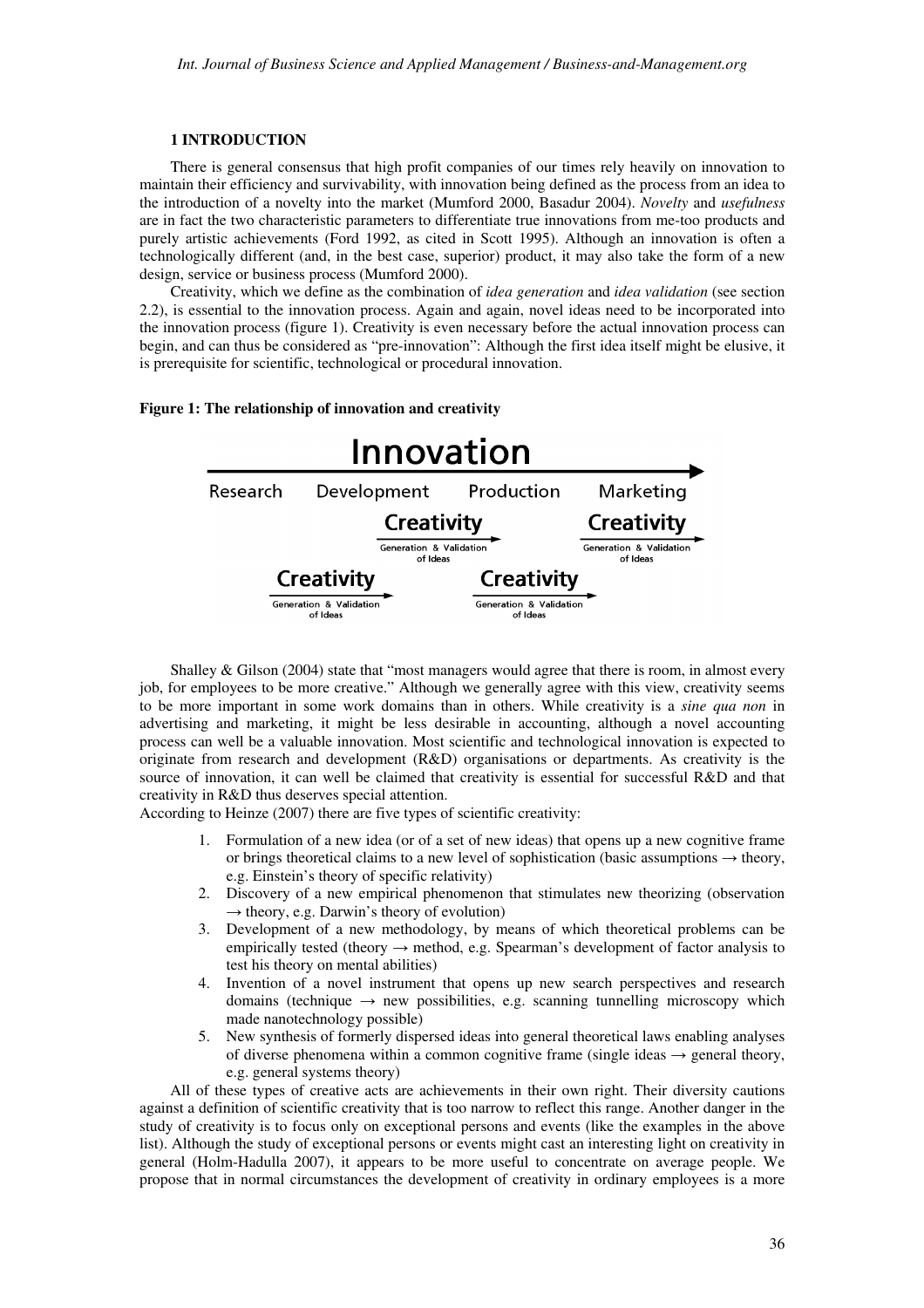feasible way of inducing idea generation and validation than hiring or nurturing a genius, as by definition a genius is the great exception.

Moreover, there is another problem in the study of singular "geniuses", especially in the field of basic sciences. There is little doubt that chance has played a major role in many breakthrough discoveries. Historic examples are the discovery of the vulcanization of rubber by Charles Goodyear (which is reported to have happened the first time on a dirty lab floor in 1839), radioactive radiation by Henri Becquerel (while studying a faulty theory of phosphorescence in 1896), and Penicillin by Alexander Fleming (working with fungus-contaminated Petri dishes in 1928). The creative act of these researchers was to recognise the importance of unexpected findings, and what made them succeed was their determination to find the reason why something had gone wrong. On the other hand, if these "accidents" had happened in other laboratories, we would probably study other "scientific geniuses" nowadays (although Simonton (2004) remarks that some scientists "appear to be consistently more lucky than others", implying a special ability to exploit chance). The risk of studying champions that were "just lucky", and ignoring brilliant, but less fortunate scientists is reduced when looking at larger groups of more average people.

This paper summarises the literature in the field of work place creativity, with special attention given to the R&D environment. Though our aim was to focus on recent research, some older papers have been considered if they have proven to be the foundation of further fruitful work. As for structure, we will first outline some theoretical concepts of creativity, then analyse motivation - maybe the most important factor for individual creativity- , move on to creativity on team or work group level, and finally point out measures to be taken on institutional level to create an environment favourable to the generation and validation of new ideas.

## **2 MODELS OF CREATIVITY**

The theoretical models of creativity currently discussed in literature can be divided into two groups: *componential theories* that examine which human characteristics and abilities are necessary to perform creative acts, and *sequential theories* that concentrate on the creative process. As both kinds of reasoning lead to interesting insights, examples of both are discussed below and referred to throughout this paper. Generally speaking, componential theories give advice on how to design long-term processes conducive to creativity, while sequential theories are more useful when considering shortterm action or interaction.

## **2.1 The "Componential Theory of Individual Creativity"**

According to the *Componential Theory of Individual Creativity* (Amabile 1997), the three essential components of individual creativity are expertise, creative-thinking skill and intrinsic task motivation.

*Expertise* comprises factual knowledge, technical proficiency and a special talent in the target work domain. While knowledge and proficiency can be improved over time, talent is more or less a given thing rooted in individual personality.

*Creative-thinking skill* is that "something extra" found in creative people. There is a consensus that creative thinking can be learned, at least to some degree. Basadur (2004) emphasises that idea generation should be separated from idea validation, and claims that this deferral of judgment can be trained. A "master-apprentice relationship" is generally considered to be most effective for the teaching of creative-thinking skills (e.g. Weilerstein 2003).

*Motivation* determines what a person actually will do. As motivation is the component that can be influenced most directly by environmental factors, it will receive special consideration in section 3.

#### **2.2 Sequential models**

There are several models that describe the creative process in a sequential way. According to Wallas (1926) the four stages in the development of an idea are: preparation, incubation, illumination, and verification. *Preparation* comprises both personal preparation (knowledge and proficiency) and the investigation of the problem in all directions. *Incubation* is a period in which the problem is banned from conscious thought, and dealt with in an unconscious way. *Illumination* is the appearance of the "happy idea". This can be either instantaneous or a slower process. These two, somewhat mystic, stages mentioned last can hardly be influenced from the outside. *Verification*, finally, is the testing of the validity (novelty and usefulness) of the idea, either by the creator or different persons (cited from Scott 1995 and Holm-Hadulla 2007).

In contrast to this rather abstract four-stage model, we describe the creative act as being composed of only two stages, both of which can be influenced on individual and institutional level. The two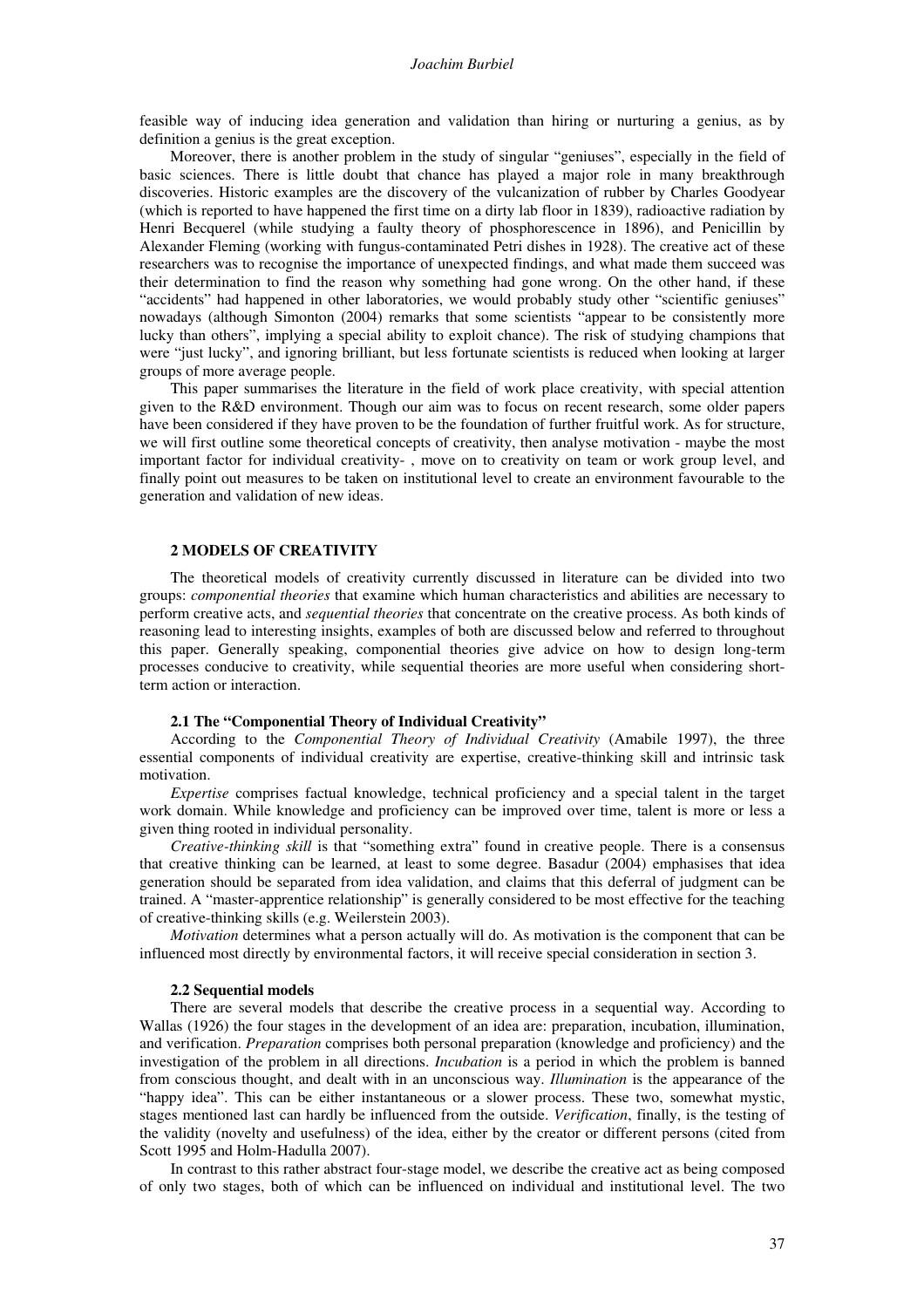stages are *idea generation* and *idea validation*. While idea generation requires divergent thinking skills to produce as many and as diverse ideas as possible, in idea validation convergent thinking skills are necessary to decide which are the most promising ideas. A similar process, "ideation-evaluation", has been described to be essential to the three stages of the problem solving process (problem finding, problem solving, solution implementation) by Basadur, Graen & Green (1982). In artistic settings, the first step is a value in itself and validation is not that essential, as loose ends might even be desirable in a work of art. In commercial or scientific settings, validation is absolutely necessary as only very few ideas can be taken to realisation. Both stages can either be performed by one individual or as a group process.

# **2.3 The "Search for Ideas in Associative Memory" (SIAM) model**

In the theoretical section of their paper, Nijstad & Stroebe  $(2006)$  describe a creativity model called *Search for Ideas in Associative Memory* (SIAM). They claim that two distinct types of memory are active in the creative process, i.e. a large, static network of associative images (Long-term Memory (LTM), Note: In this context, "images" are general intellectual objects with no necessity of visual or spatial components) and a small, dynamic Working Memory (WM) (closely associated with consciousness). Based on this assumption the generation of an idea is described as to proceed in several steps (figure 2):

- 1. Based on the given task, a search cue is generated in the WM. This takes some conscious effort.
- 2. The search cue activates an image in the LTM. The choice of which image is activated is not deterministic.
- 3. If no image can be activated or if the activated image has already been activated previously in the process, this is considered a "failure", and a new image has to be activated. If the number of failures exceeds a certain limit, the whole process is terminated. (negative feedback loop  $1 \rightarrow$  "running out of ideas")
- 4. If the image activated in step 2 is "new", the association between this image and the original problem is strengthened.
- 5. Next, an idea is created from the image, either by combination of different parts of the image, or the image and the cue, or the image and previously generated ideas. This is, again, a probabilistic process.
- 6. If no idea can be generated or if the generated idea has already been generated previously in the process, this is considered a "failure", and a new idea has to be generated. If the number of failures exceeds a certain limit, a new image has to be activated. (negative feedback loop 2  $\rightarrow$  "image depleted", search cue may be modified by considering new ideas)
- 7. If the idea generated in step 5 is "new", the associations between this idea and the image and between the idea and the original problem are strengthened.
- 8. Next, the idea is stored in the WM, and, if no disturbance arises, expressed.
- 9. A new idea is generated  $\rightarrow$  step 5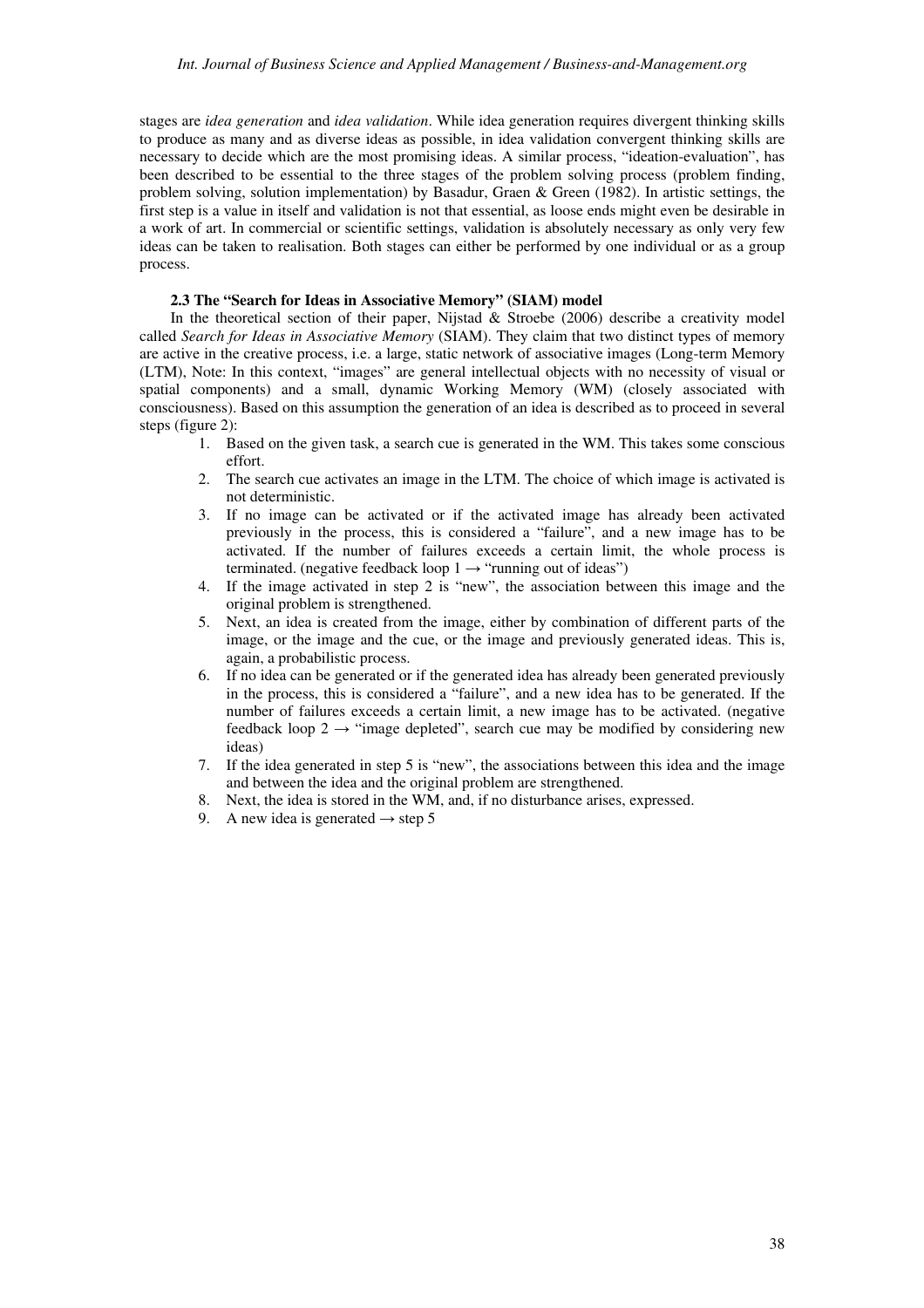

# **Figure 2: The "Search for Ideas in Associative Memory" (SIAM) model (adapted from Nijstad & Stroebe (2006))**

The *Search for Ideas in Associative Memory* (Nijstad 2006) matches well with the *Componential Theory of Individual Creativity* (Amabile 1997): *Expertise* can be considered a measure of how well developed (density and ontological interconnectedness) the LTM is, *creative-thinking skill* can be seen as proficiency in cue generation and activation of images, and *motivation* as tolerance to failures and thus a measure on how long the ideation process is kept active.

## **2.4 SIAM and production blocking**

According to Nijstad & Stroebe (2006), production blocking, a concept important in the explanation of effects observed in brainstorming (see section 4.3), may occur at two stages of the process. In both cases it is caused by the limited resources of the WM. There is a high chance of a validated idea being simply forgotten if mental work has to be performed between storing the idea in the WM (step 8a) and expressing the idea (step 8b). In a group brainstorming setting, this mental work consists of monitoring the group proceedings for a possibility to express one's idea. The chance of forgetting an idea rises with waiting time, and thus with group size, making large brainstorming groups less effective. Apart from that, this mental work might also interfere with the demanding process of activating a new image in the LTM (step 2). The false impression that group brainstorming is more effective than individual brainstorming might be caused by these interruptions (at least in part, as other processes like social comparison play a part, too): In individual brainstorming, both more images are activated, and activated images are used more thoroughly, as fewer interruptions occur. That leads to a higher number of "failures", which again are experienced as negative, and lead to the (erroneous) feeling of low efficiency.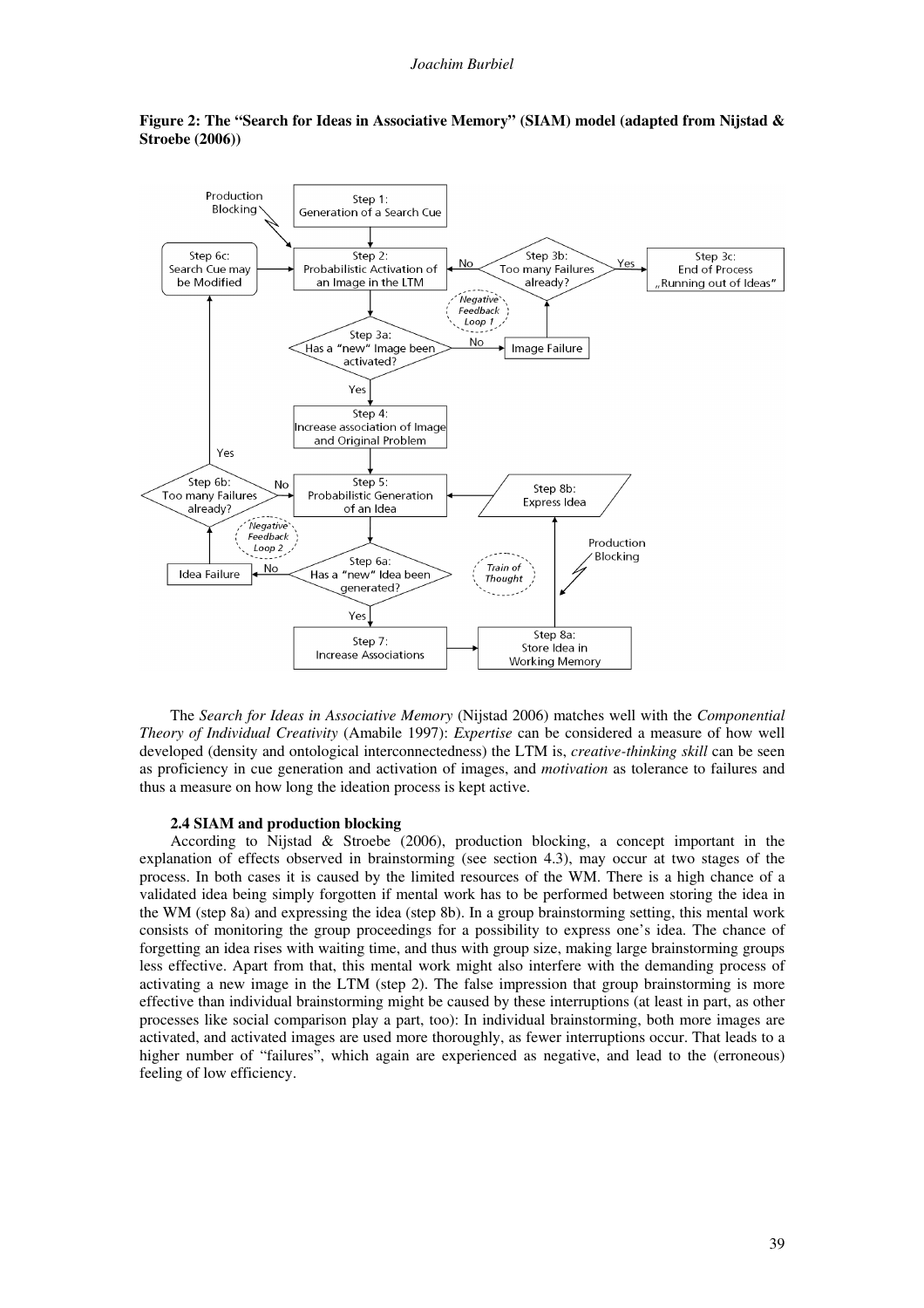## **3 MOTIVATION**

Although most of the relevant publications emphasise that innovation is a group process, Redmond (1993) underlines the fact that "it should, however, be recognised that the individual is the ultimate source of any idea or novel problem solution". Although this original idea will be modified, supplemented or excluded by a team, idea generation happens inside the individual. On the other hand, idea processing can only happen once the idea is expressed and communicated to the outside environment.

As pointed out above, the Componential Theory of Individual Creativity (Amabile 1997) insists on (intrinsic) motivation as a key component of individual creativity. The link between motivation and creativity is well established and generally accepted. Yet, there are two questions related to it that have not been answered exhaustively. The first one has received some attention, and results from research on it will be discussed further on: Does it make a difference if individuals are motivated by themselves (intrinsic motivation), in contrast to being motivated by prospects of receiving rewards for being creative from outside (extrinsic motivation)? The second question has not been raised in a scientific context, to the best of our knowledge: Does motivation really influence the production or just the expression of new ideas? In other words, do poorly motivated individuals have new ideas at the same rate as highly motivated ones, and do they just not tell anybody?

## **3.1 Intrinsic vs. extrinsic motivation**

Arthur Schawlow, winner of the noble prize in physics 1981, was once asked what, in his opinion, made the difference between highly creative and less creative scientists. He replied: "The labor of love aspect is important. The most successful scientists often are not the most talented. But they are the ones who are impelled by curiosity. They've got to know what the answer is" (cited by Amabile 1997). This is a fair description of intrinsic motivation. Another example is given by Akio Morita (1986), the founder of Sony: "I believe people work for satisfaction. I believe it is a big mistake to think that money is the only way to compensate a person for his work. People need money, but they also want to be happy in their work and proud of it." This sense of pride (which seems to be closely associated with the sense of ownership mentioned in other studies) is another component of intrinsic motivation. It seems to reflect a genuine human longing to be creative and to be identified with the creative act or outcome.

While there is little doubt that intrinsic motivation is typical of highly creative individuals, the question if and why this type of motivation could be more conducive to creativity than motivation induced by the prospect of some kind of reward is still discussed vividly: Several authors claim that incentives and other measures that let employees participate in commercial success, will motivate creativity (e.g. Springer 1992), while others observe that creativity is dwarfed if rewards are promised (e.g. Amabile 1996). To make things even more complicated, a third kind of motivation, by feelings of obligation, has been proposed (Cooper 2006).

Baer et al. (2003) aimed at resolving the confusion caused by these inconsistent findings on the effects of rewards on creativity. They put forward the idea that the effect of rewards on creativity is influenced both by cognitive style and work complexity. Cognitive style is defined by the Adaption-Innovation Theory (Kirton 1994), in which "adaptors" tend to operate within given paradigms and procedures, while "innovators" tend to develop problem solutions that are qualitatively different from previous ones. After evaluating interviews with 117 employees of two manufacturing companies and correlating the results with creativity as perceived by immediate superiors, Baer et al. (2003) were able to show a complex pattern between cognitive style, job complexity, and the effect of rewards on creativity (figure 3). They found that employees with simple jobs showed a strong response to extrinsic rewards: While the creativity of innovators was lowered, adaptors showed a steep rise in creativity, reversing the original order of innovators being more creative than adaptors. Their main finding in respect to complex jobs, which are predominant in R&D environments, was that while innovators are hardly affected by the prospect of rewards, the creativity of adaptors is considerably lowered. This was explained by pointing out that adaptors in complex jobs have weaker intrinsic motivation, which is further shaken if extrinsic reward is offered, as this makes them feel even more instrumental for making profit and less valued as individuals. We are not totally convinced that this is the only possible explanation of these interesting findings.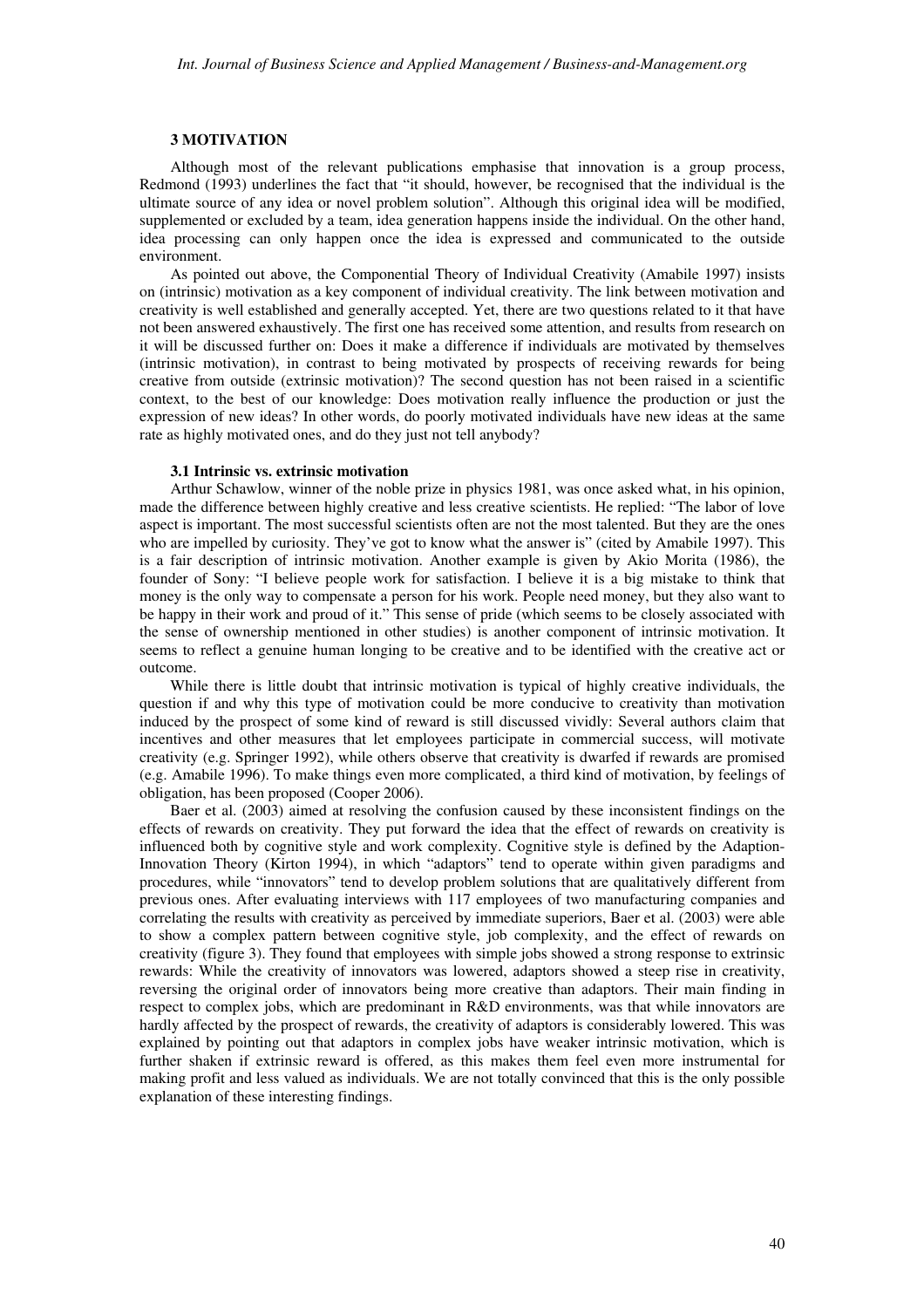



According to Mumford (2000) a combination of extrinsic and intrinsic rewards might be the most effective way of boosting creativity: "Because creative work is linked to curiosity and independence, providing time to pursue topics of personal professional interest, or reducing administrative burdens, may prove useful reward strategies particularly when accompanied by pay incentives, bonuses, and patent rights." Rewards and incentives have an additional benefit: They indicate to employees what kind of performance is desired by the management and are thus valuable means of communicating corporate values and goals to individual employees (Wong 2003). As such, they support the immediate superior's function of conveying these values and goals (see section 4.2).

In contrast to this, Heinze (2007) observed that many research institutions run reward schemes that work in a detrimental way: "Institutional arrangements for rewarding outstanding scientists include increasing the size of their research group, putting them in charge of a research institute, or expecting them to act as a national expert on various committees. These rewards have the perverse effect of preventing these scientists from doing what they are best at: research and inspiring colleagues." These observations urgently call for a critical evaluation of incentive systems especially in highly innovative areas like R&D where the reward schemes described by Heinze are common and unquestioned practise.

## **3.2 Mission**

A less individualistic approach towards improving motivation is the provision of a "mission". The perception of contributing a unique part to the achievement of a worthy goal (like "curing cancer" or "flying to the moon") has been identified as a major element in most of the creative events examined by Heinze (2007). According to Akio Morita (1986), it is one of the prime tasks of management to find and communicate these overall targets: "Management of an industrial company must be giving targets to the engineers constantly; that may be the most important job management has in dealing with its engineers." The same is surely true for scientists.

Some research has been conducted on how such overall goals or missions can be generated. In a model suggested by Strange & Mumford (2005), the analysis of idealized goals and their causes is prerequisite for the formation of a so-called prescriptive mental model (PMM), which is a set of ideas on how things should be. This PMM is then refined to a "vision" that can be communicated, and may thus inspire others to act in a way favourable to reaching the state imagined in the PMM. A vision in this sense can be distinguished from a plan, as it tells people where to go but does not necessarily tell them how to get there. Interestingly, Strange & Mumford (2005) have found that experience plays a major role in creating such mental models. They claim that having people with a wide range of experience and a "colourful" background in the team will benefit the creation of "vision" and thus contribute indirectly, but very effectively to enhancing creativity.

## **3.3 Contest**

Several highly creative scientists interviewed by Heinze (2007) claimed that friendly competition between different groups of the same organisation had been important as a driving factor towards creative achievements. Priority races between groups of different organisations might also be strong motivators. These priority races can take the form of friendly competition with a high level of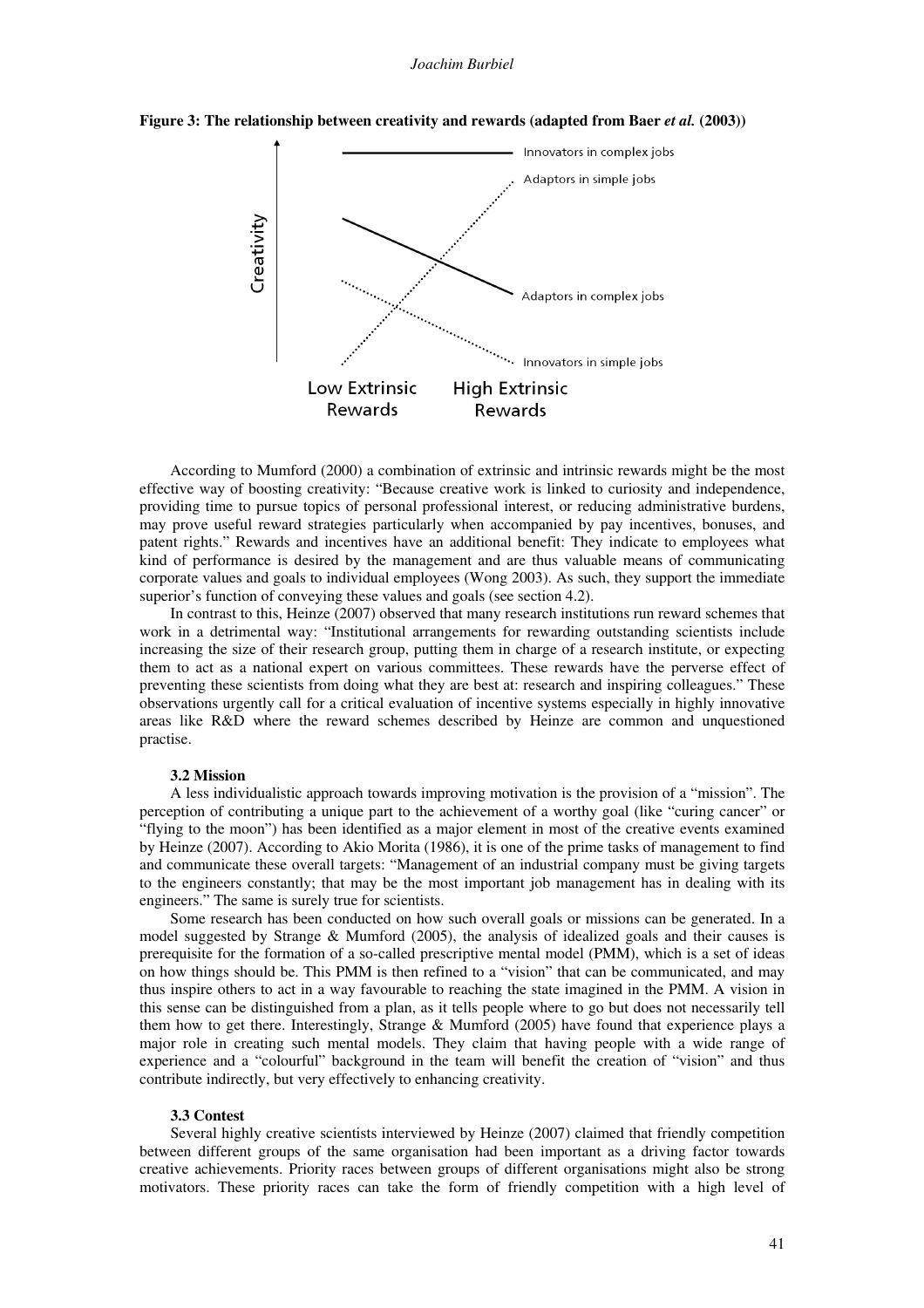communication or of fierce rivalry with no mutual communication at all, while anything in between is also possible.

Motivation can also be improved on inter-company or even international level: A study conducted under the auspices of the US National Academy of Engineering (1999) concluded that inducement prize contests have led to innovations in engineering (especially aeronautic engineering) in a highly effective way. This positive outcome is attributed to three effects: (i) the ability to attract a broad spectrum of ideas and participants, (ii) the potential to leverage financial resources from sponsors, and (iii) the capacity to educate, inspire and mobilise the public (as cited in Young 2007). Recent examples of this kind of contests are the Ansari X-Prize for the first non-government organisation to launch a reusable manned spacecraft into space twice within two weeks (won on October 4, 2004 by Scaled Composites and their "SpaceShipOne") and the DARPA Urban Challenge 2007 for an autonomous vehicle crossing an urban environment (won on November 3, 2007 by Tartan Racing's vehicle "Boss").

# **4 WORK GROUP CREATIVITY**

In remarkable contrast to the rapid technological progress in the last decades, the process by which technological innovation is performed has remained fairly un-changed over the years: R&D is mainly carried out by project groups that generate or import scientific and technological information, transform it into novel ideas, products, or processes, and then export these innovations to other units of the organisation (Elkins & Keller 2003). So, while creativity is sometimes still associated with the "lone genius" working in a secluded laboratory, most creative work takes place in organisational settings and is usually conducted in teams nowadays (Redmond 1993). Going one step beyond, Fischer *et al.* (2005) claim that most intellectual processes, including creativity, are in fact social processes. According to them, "the power of the unaided individual mind is highly overrated" and "most scientific and artistic innovations emerge from joint thinking, passionate conversations and shared struggles among different people, emphasizing the importance of the social dimension of creativity."

This emphasis on group work is based on the assumption that idea generation is best performed in groups and that interaction with others fosters creativity (Vester 1978). Yet, some researchers challenge this view and assert that contrary to popular belief, group interaction inhibits the ideation process (e.g. Nijstad 2006). In the light of controversies like this, it seems to be prudent to examine group interaction processes, both inside the group (including interaction with group leaders), and between groups and their surroundings, in order to gain insight into creative processes in working environments.

We will examine processes of work group creativity under various aspects: (i) size and constitution of the group, (ii) impact of the group leader, and (iii) creativity techniques.

## **4.1 Size and constitution of the work group**

While large groups offer the advantage of providing a large knowledge base, especially if group members come from different professions, there is a consensus among researchers that small groups are more apt to perform creative tasks. The mechanism behind the effects blocking creativity in large groups is quite complex. One aspect is losing track of "who is doing what", which in turn will lead to a reduced spread of novel ideas. Large groups are also less conducive to "master-apprentice relationships", which are considered exceptionally well suited for passing on creative abilities from senior to junior members of staff (Weilerstein, Ruiz, Gorman 2003). This kind of relationship is mutually beneficial, as senior staff is likely to get fresh ideas from newer members of the team: "The wellsprings of research creativity reside in junior scientists and are waiting to be unleashed" (Heinze 2007). Furthermore, collaborative peer review, most often by a more senior scientist, is considered the best method to direct creative work, when requisite expertise and motivation are present (Mumford 2000).

In larger groups, communication needs to be formalised and thus requires complex and timeconsuming meeting procedures in contrast to low-level chats typical of smaller teams. In these less formal chats new ideas arise at a considerably higher rate. Regular, large meetings with a strict hierarchical order can even be considered as a means of suppressing creativity since they have the welldocumented effect of weakening innovative ideas by voicing all kinds of concerns and limitations. They will thus level down novel ideas to a streamlined generally accepted consensus. Additional scarceness of administrative staff will add to the low effectiveness of these meetings, as preparation will be poor which makes the outcome even more erratic.

As a practical solution to the dilemma that small groups are more conducive to creativity, but lack the knowledge and ability base of larger groups, *Heinze* (2007) suggests to organize research in small teams, but to create an organisational environment that facilitates informal interaction of these small teams (see section 5.3). These interactions are considered to be especially fruitful if groups have highly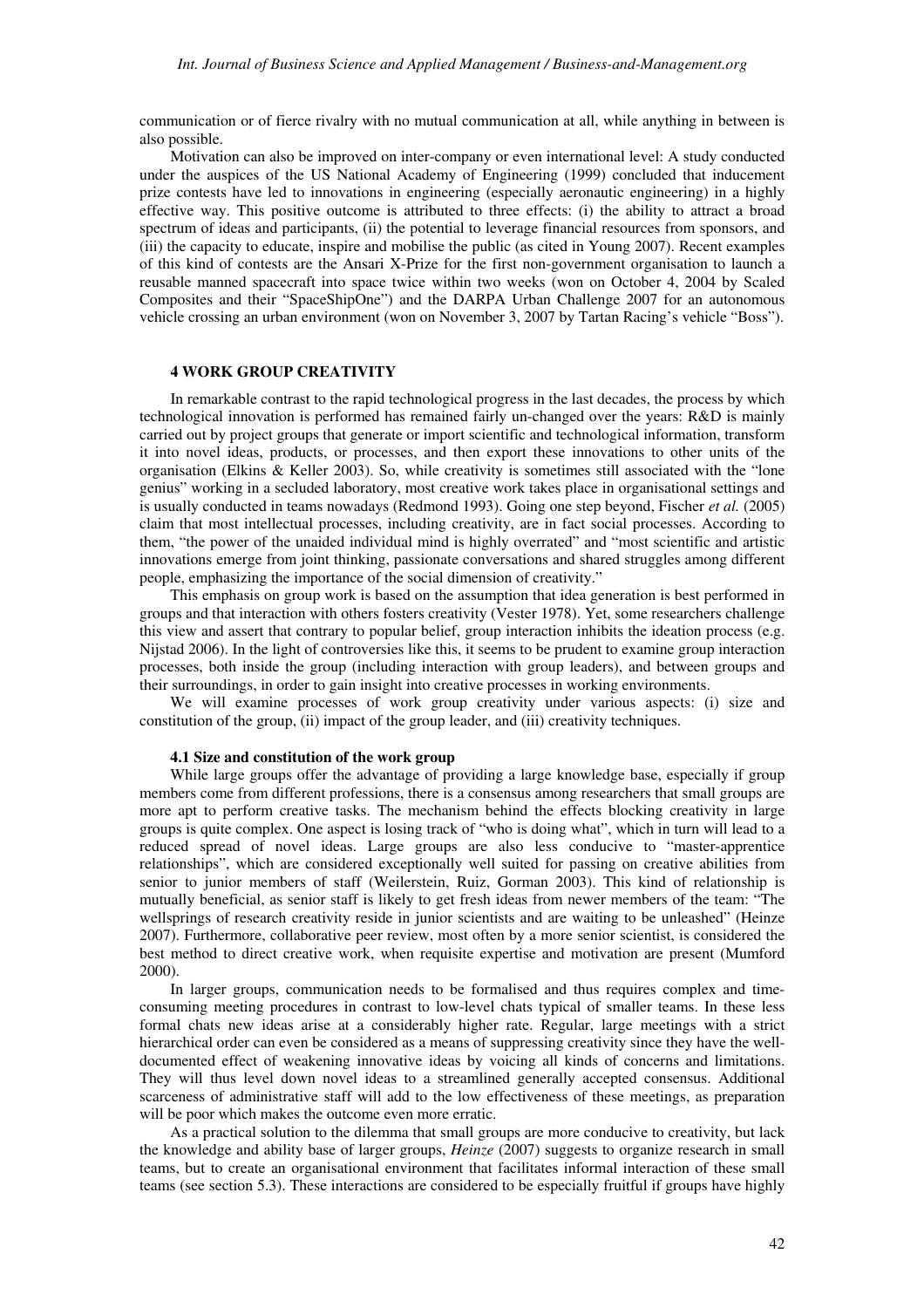#### *Joachim Burbiel*

complementary knowledge and expertise, e.g. if theoretically focused groups interact with more experimentally oriented ones. In such a context, the small "core teams" can be considered as Communities of Practice (CoP), held together by a shared knowledge base and a homogeneous *modus operandi* (set of methods and techniques), while the whole organisation can be considered a Community of Interest (CoI), held together by a common goal. Smaller CoIs, made up of members of different CoPs, can be formed as the necessity arises. They are less stable than the core teams and might disband after a particular problem has been solved, be it after five minutes or several years.

The question whether constant or changing teams are more conducive to creativity has caused some debate among scientists. Nemeth & Ormiston (2007) claim that stable group membership might well increase morale, performance and felt creativity, while measurable creativity flourishes in a less comfortable environment with changing group members. People exposed to dissent, which stable groups appear to actively discourage, take account of more information on all sides of the issue, utilise multiple strategies, have improved performance and make better decisions (Gruenfeld, 1995; Van Dyne & Saavedra, 1996, both as cited in Nemeth 2007). As one conclusion Nemeth & Ormiston (2007) state that perceived creativity may have little to do with actual creativity. They suspect that people often confuse friendliness and comfort with creativity. The discrepancy between felt and measurable creativity shows parallels to the effects of group brainstorming (as described in section 4.3), and indicates that self-assessment of creativity is always precarious. This is supported by Scott (1995) who advises to set generous but strict deadlines to creative projects, as highly creative people are rarely satisfied with the outcome of their efforts. Nemeth & Ormiston (2007) conclude: "Managers should be cautioned against the 'paradox of success' wherein they place individuals in groups on a new task based on who previously worked well together. Rather, teaming individuals who have not previously worked together may better benefit the creative process."

There is considerable evidence that introducing new members with a background different from the one already existent in a team will lead to higher creativity. Leaders with the ability to select new group members with skills complementing the ones already present are considered to obtain the most creative groups in a scientific environment (Heinze 2007). These new members should share some domain knowledge with present members to make effective communication possible, but they should also bring new abilities to the group to broaden the team's domain coverage. These features can be depicted both as a fish-scale model (Fisher 2005) and as a Venn diagram (Simonton 2004) (figure 4). Both diagrams show that new members should broaden the horizon of the existing group, while still covering enough common ground to be able to communicate with other team members. Springer (1992) recommends considering individuals with a less-than-streamlined CV when hiring for creativity, as experience in diverse fields is a productive source of creative thought.

**Figure 4: Different graphical representations of suitable knowledge within work groups (circles: knowledge domains of individuals; dashed circles: well suited domains of new group members)** 



#### **4.2 Influence of leader behaviour**

The influence of leader behaviour on creativity in subordinates is well documented in literature (e.g. Redmond 1993, Wong 2003, Amabile 2004).

A principal function of leaders is to set goals and assign tasks. In the case of highly skilled workers, like scientists or engineers, a special sensitivity is necessary, as both too much and too little guidance will impair creativity and productivity. Personal freedom, both in choosing which particular task to do next and how to tackle it, has been identified as a major source of creativity by various authors (e.g. Schepers & van den Berg 2007). Freedom of choice in how to conduct their research was one of the points stressed most when creative scientists were asked about the source of their creativity (Heinze 2007). This freedom also makes employees feel that they are indeed valued as persons, a factor that - according to Springer (1992) - leads to well-being and thus stimulates creativity. Goals and objectives should be defined in broad terms to guarantee the necessary procedural freedom. Goal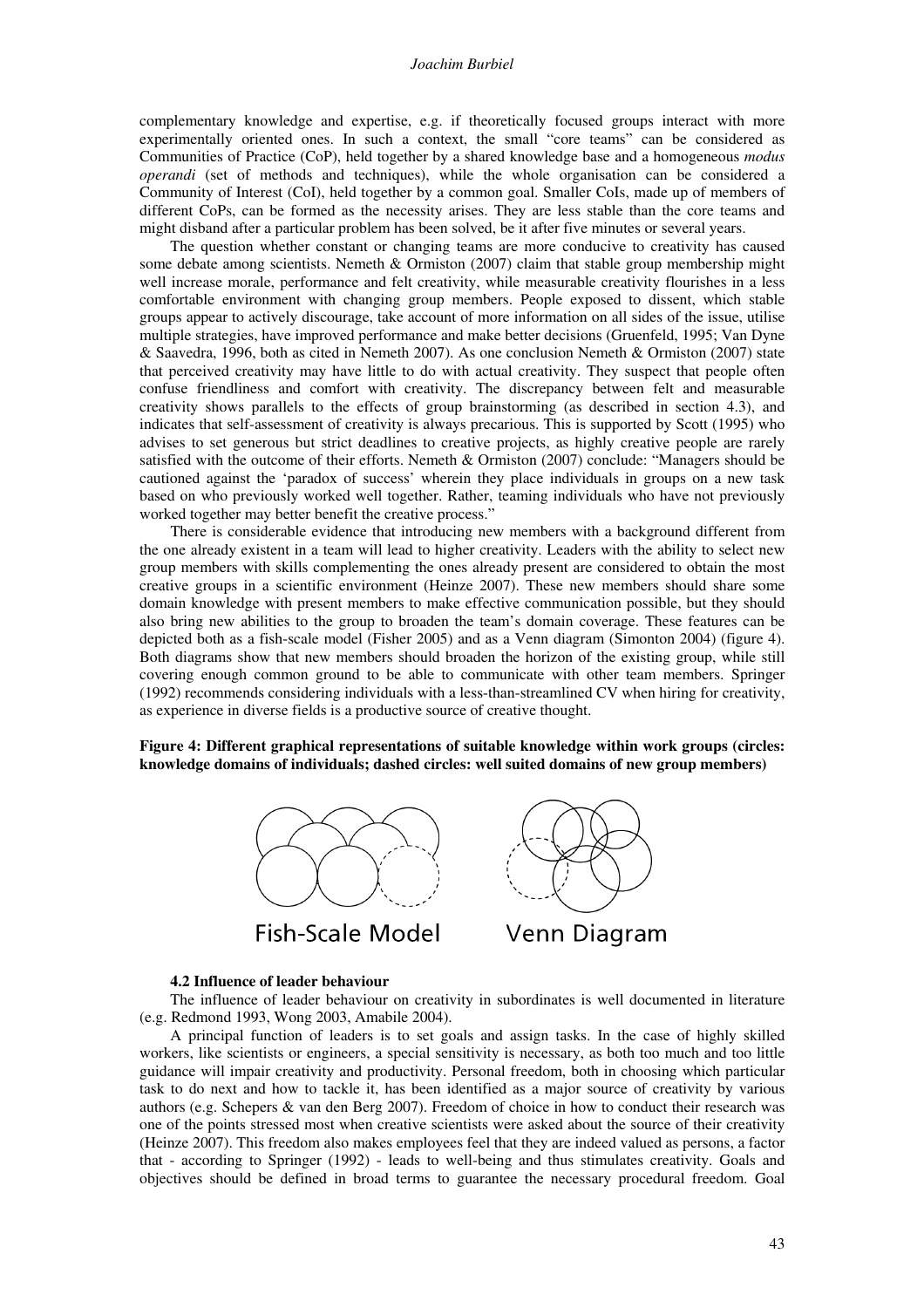definition should focus on creativity rather than on production, as highly creative work is often less productive in terms of measurable output than more conventional one (Mumford 2000).

Shalley & Gilson (2004) underscore this view by stressing that time is a critical resource when managing for creativity. They point out that it is far easier and less time consuming for most employees to stick to routine methods that have proved to be efficient than to spend considerable time and energy on new, creative approaches whose final outcome is rather unpredictable. After studying the influence of leader behaviour on the quality of the solution of a marketing task, Redmond, Mumford & Teach (1993) suggest that although "the pressures of organisational life may cause leaders to seek and demand immediate problem solutions, […] leaders would be well-advised to give subordinates time to think about the problem." Leaders should "actively take steps to encourage subordinate problem construction", e.g. by having them list multiple issues or restate the problem. Basadur & Gelade (2006) give several examples where insufficient time spent on problem generation caused substantial delay in finding viable solutions.

Immediate superiors are thought to have the strongest impact on employee motivation. They have a central mediating role between the organisation and the individual employee. It is their task to communicate the values of the organisation and to serve as visible role models on how employees are supposed to act. In doing so, they reconcile the dichotomy between what employees would like to do and the actual work that the organisation expects them to do, without over-controlling highly skilled subordinates.

Another important function of group leaders is to connect the work group to the outside world. This means communicating the group's needs, aims, and results to higher-level management and, especially in the case of academic research, to a broader scientific community. On the other hand, it is the group leader's function to act as an information broker to connect the group to other interested parties that might provide physical or intellectual means not available to the group otherwise (Heinze 2007).

The perception of a leader that supports the team in these ways, combined with respect and (public) recognition for individual group members, have been shown to be among the strongest motivators for high ability subjects who found their task involving and meaningful (Amabile 2004). The inducement of self-efficacy (e.g. by appreciating individual potential or achievement) and the motivation of subordinates to apply time to problem identification and goal definition should also be mentioned. These factors have been identified as having positive effects both on the quality of work output and on the willingness to take creative risks (Redmond 1993).

Finally, examples of both positive and negative behaviour reveal that the positivity or negativity was often conveyed more by how something was done than by what was done. This means that leader actions that are conducive to creativity, like serving as a good work model, planning and setting goals appropriately, supporting the work group within the organisation, communicating and interacting well with the work group, valuing individual contributions, providing constructive feedback, showing confidence in the work group, and being open to new ideas, might not be enough if they are perceived as mere management tactics by employees. In the same way that interest in one's work is highly motivating (see section 3.1), the perception of genuine interest of the leader in the team and its individual members is a strong creativity enhancer that cannot be substituted by the mechanical application of simple motivation techniques. The study of this effect is complicated by the fact that leaders' behaviour patterns can lead to positive or negative spirals in team dynamics and performance, whereby the effects of leader behaviour become amplified over time. This suggests that the effects of leader behaviour on subordinate perception, emotion, and creativity are neither static nor unidirectional, but part of a dynamic relationship (Amabile 2004).

In the end, "what seems to be called for is an open, intellectually challenging environment where entrepreneurial behaviour on the part of collaborating teams is actively encouraged" (Mumford 2000).

## **4.3 Creativity techniques**

Creativity techniques like *brainstorming* are generally considered useful tools for idea generation. Yet, Nijstad & Stroebe (2006) caution against their undiscriminating use in groups. They cite considerable evidence that while the general rules of brainstorming (emphasis on quantity, encouragement of unusual ideas, and discouragement of criticism) are well suited for producing high quality ideas, "the prediction that brainstorming is best performed in groups has not received support." While felt creativity is higher if brainstorming is performed in a group with *n* members, the measurable outcome is higher if creative tasks are performed by *n* individuals and ideas are then pooled ("nominal group"). By reviewing the literature (e.g. Mullen 1991), Nijstad & Stroebe (2006) were able to show that indeed "productivity loss in brainstorming groups is highly significant, and of strong magnitude." As a consequence, they recommend the use of this technique either for individual idea generation or in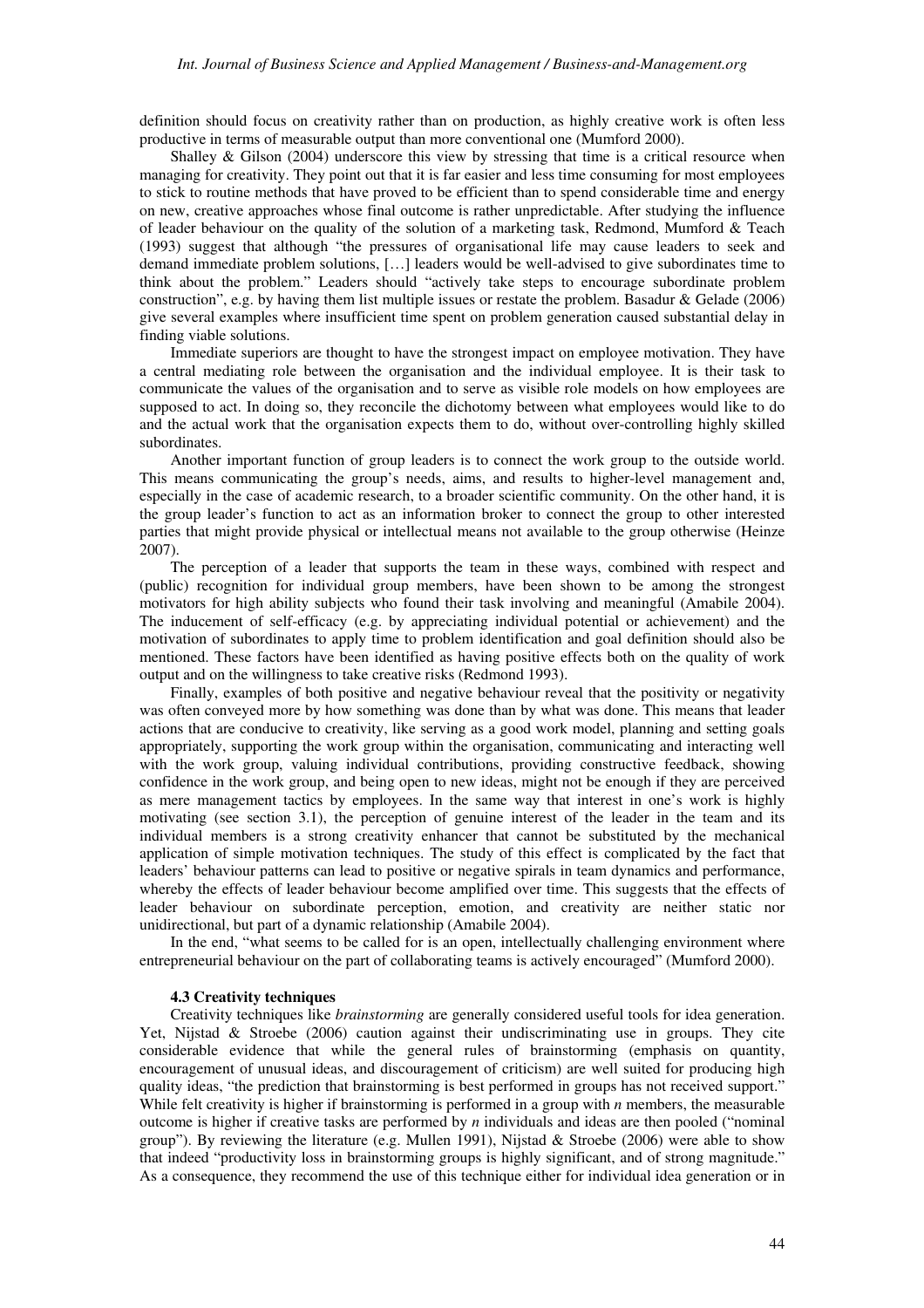#### *Joachim Burbiel*

two-person groups, as the loss of productivity increases rapidly with group size. *Production blocking*, that is stopping the transition from having an idea to expressing the idea, seems to be the main mechanism behind this negative effect. It correlates with group size, as the individuals have to wait for their turn to express an idea until other group members have expressed their thoughts (Nijstad 2006).

"Electronic brainstorming" (EBS) has been proposed as a creativity techniques that avoids this kind of forced break and can lead to improved idea output, especially in large groups. Although several different methods of EBS exist, most share a user interface consisting of two windows, one to type in ideas, and another to display all ideas generated in the particular session. DeRosa, Smith & Hantula (2007) have conducted a meta-analysis to evaluate the possible benefits of EBS. According to them, EBS could have several positive effects, as compared to traditional face-to-face (FTF) brainstorming: (i) *production blocking* should be less pronounced, as the individual group members can type in a new idea at any time, without having to wait for their turn, (ii) EBS has an *inherent memory advantage*, as ideas are conserved and remain visible on the computer screen, (iii) the *anonymity* possible in EBS might facilitate the expression of dissenting and minority opinions, which again stimulates thinking in divergent ways and finding creative solutions (Nemeth 2007). As to the quantity and quality of ideas, DeRosa, Smith & Hantula (2007) were able to place EBS between FTF brainstorming and nominal control groups: While outperforming traditional brainstorming groups by far, EBS groups were slightly less productive than the nominal controls, where the individual ideas were pooled without interaction. As to member satisfaction, EBS outperformed both other kinds of brainstorming, possibly because the results were so clearly visible on-screen. Taking the meta-analysis one step further, the influence of group size was analysed separately, with surprising results: While small nominal (non-interacting) groups outperformed EBS groups with eight members or less, larger EBS groups showed considerably better performance than their nominal controls. As for practical considerations, DeRosa, Smith & Hantula (2007) advise to use EBS instead of FTF if group brainstorming is desired. They believe that the size effect is only of practical importance if it is relatively easy and inexpensive to form large groups or teams. In any other setting, individual brainstorming and pooling of ideas might well be more efficient.

While brainstorming, as the classical creativity technique, still receives considerable research interest, other group techniques have evolved. Many of those applicable to small groups (in contrast to large group distributed design tools) deal with the *externalization of knowledge*. According to Fischer et al. (2005) externalization, that is the expression of otherwise tacit knowledge, supports group creativity in several ways: (i) to express a vague mental concept it has to be made more concrete, making thoughts and intentions more accessible for reflection, (ii) a physical record of mental efforts is produced, inhibiting the forgetting of ideas and conveying a higher feeling of productivity, (iii) it relieves from the difficult task of thinking about ones own thoughts, (iv) others can act on and react to externalized ideas, and (v) it contributes to a common language of understanding, a way to speak about things. The use of computers to support externalization of knowledge is becoming increasingly common. Interestingly, many of the supporting methods involve moving physical objects like Lego bricks. This seems to be a very "natural" way to discuss problems in groups that helps experts from different domains to interact in a meaningful way (Fischer 2005).

#### **5 THE CREATIVE INSTITUTION**

Most group creativity takes place in the context of larger organisations, be it pure research institutions or commercial enterprises with R&D as one department among others. While the size of an organisation might be less important for non-experimental work, a large, well-endowed working environment able to support an extensive array of instruments and workspaces is indispensable for experimentally oriented scientific or engineering work. As suggested above, the ideal organisational setting for creativity seems to be a large, highly diverse institution where small groups can easily interact and profit from each other's views, abilities and knowledge domains. In this section, some conditions that are conducive for creativity in such an organisation are examined.

## **5.1 Organisational culture**

Organisational culture has been defined as "a guideline or pattern of regular and predictable activity, formed by a series of coordinated actions that are put into practice before a specific problem or stimulus" (Claver 1998). In other words, it describes the way that an organisation deals with problems, and indeed, what kind of problems it deems worthy dealing with. According to Cameron & Quinn (1999), the culture of organisations or their departments can be represented as the four quadrants of a system formed by the two axes "introversion – extroversion" and "flexibility – control" (figure 5). *Introversion* represents care for people and efficiency, while *extroversion* reflects awareness of the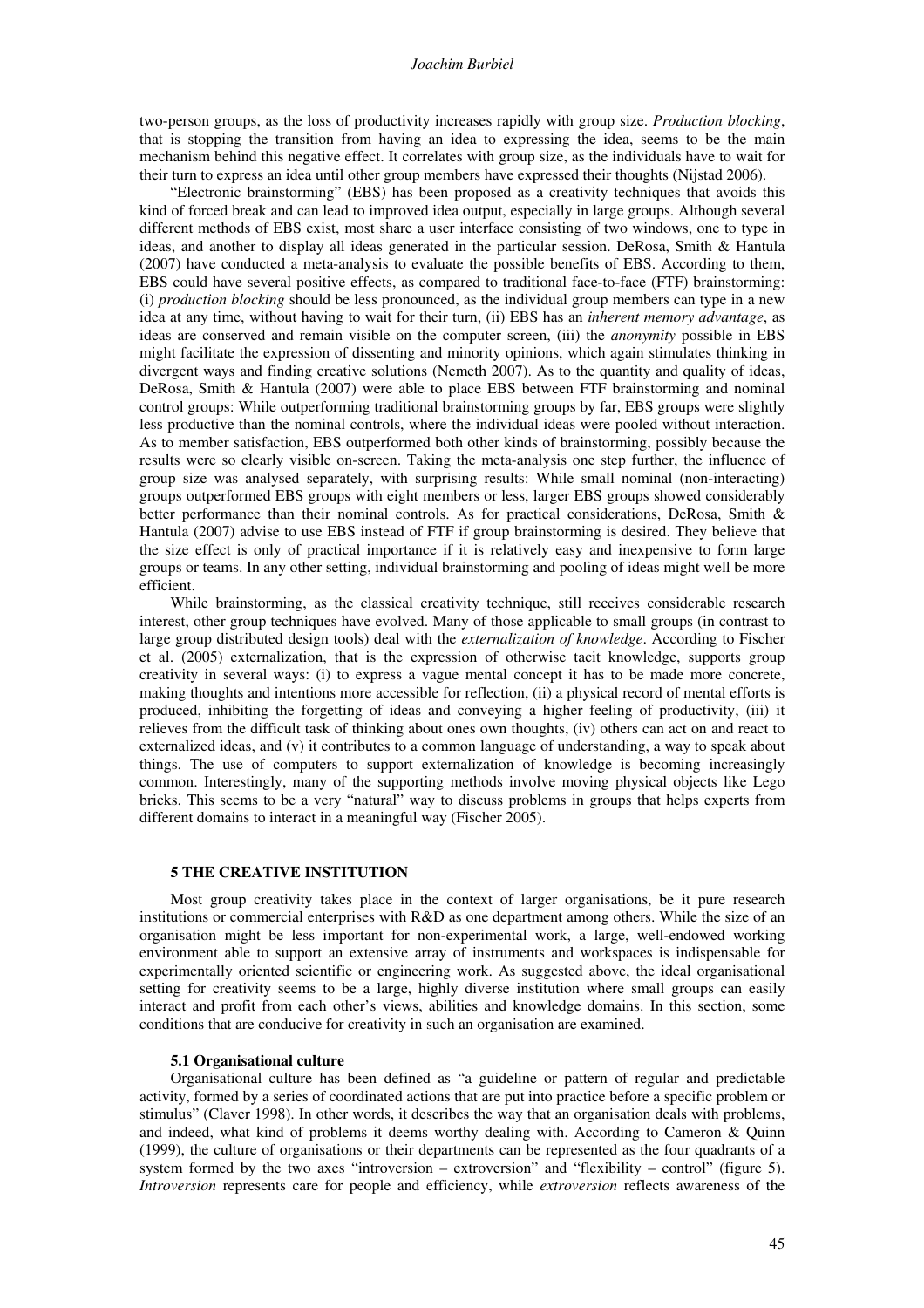organisational environment. *Flexibility* is linked to adaptation and change, whereas *control* reflects orientation towards top-down management and the application of formal rules and prescriptions. A striking feature of this system is that though the concepts at the extremes of the axes are incompatible, neither concept is *per se* superior to the other. The four organisational cultures represented as quadrants are coined *Clan* (flexibility & introversion, a culture that seeks to please its members), *Adhocracy* (flexibility & extroversion, a culture that seeks to broaden its horizon), *Market* (control & extroversion, a culture that seeks to get things done), and *Hierarchy* (control & introversion, a culture that seeks to ensure stability).





## Control

According to Claver *et al.* (1998), the ideal profile for creativity is *Adhocracy*: Openness for new technologies (and change in general) and the readiness to take risks, both factors these authors identify as creativity-promoting, are part of the ideals and values immanent to the *Adhocracy* culture. The flexibility to react rapidly to new developments, to incorporate new technology, and to address new problems and ideas as they arise, has also been found to be typical of highly creative research groups (Heinze 2007). It is therefore advisable to create an *Adhocracy* type environment if high creativity is desired, while alternative corporate cultures might be more valuable in other parts of a larger organisation.

Typical features of a *Hierarchy* are well-established procedures and adherence to strict rules. They are clearly detrimental to the establishment of an *Adhocracy* and should thus be avoided in an R&D setting.

A willingness to take risks has already been mentioned as conducive to creativity several times. It thus seems fitting to consider the risks posed by a creative approach to problem solving. The main risk in taking a new path lies in abandoning a well-trodden one. This has to be done at a point in time when it is not clear where the new path might lead to. The dilemma that novel, high potential methods perform worse than long established concepts and procedures has been addressed by Young (2007). It seems to be a general rule that in the beginning new methods have poorer performance than wellestablished procedures. On the other hand, they have the potential to result in higher performance, if enough effort and time are invested (figure 6). This is inherently associated with considerable risk, as it is not clear what the potential performance of the novel method is: The chances that it will never exceed the established, by-the-book procedure are considerable. In that case all the invested means and efforts were futile. Practically, this risk can lead to the effect that "negative stereotypes and immediate work demands can lead to a premature rejection of potentially valuable new ideas," if no sufficient emphasis is put on the introduction of novel ideas as a management principle (Mumford 2000). Again, it seems to be essential to define "success" in a way that allows creative failure to be considered a necessary step on the way to improved performance.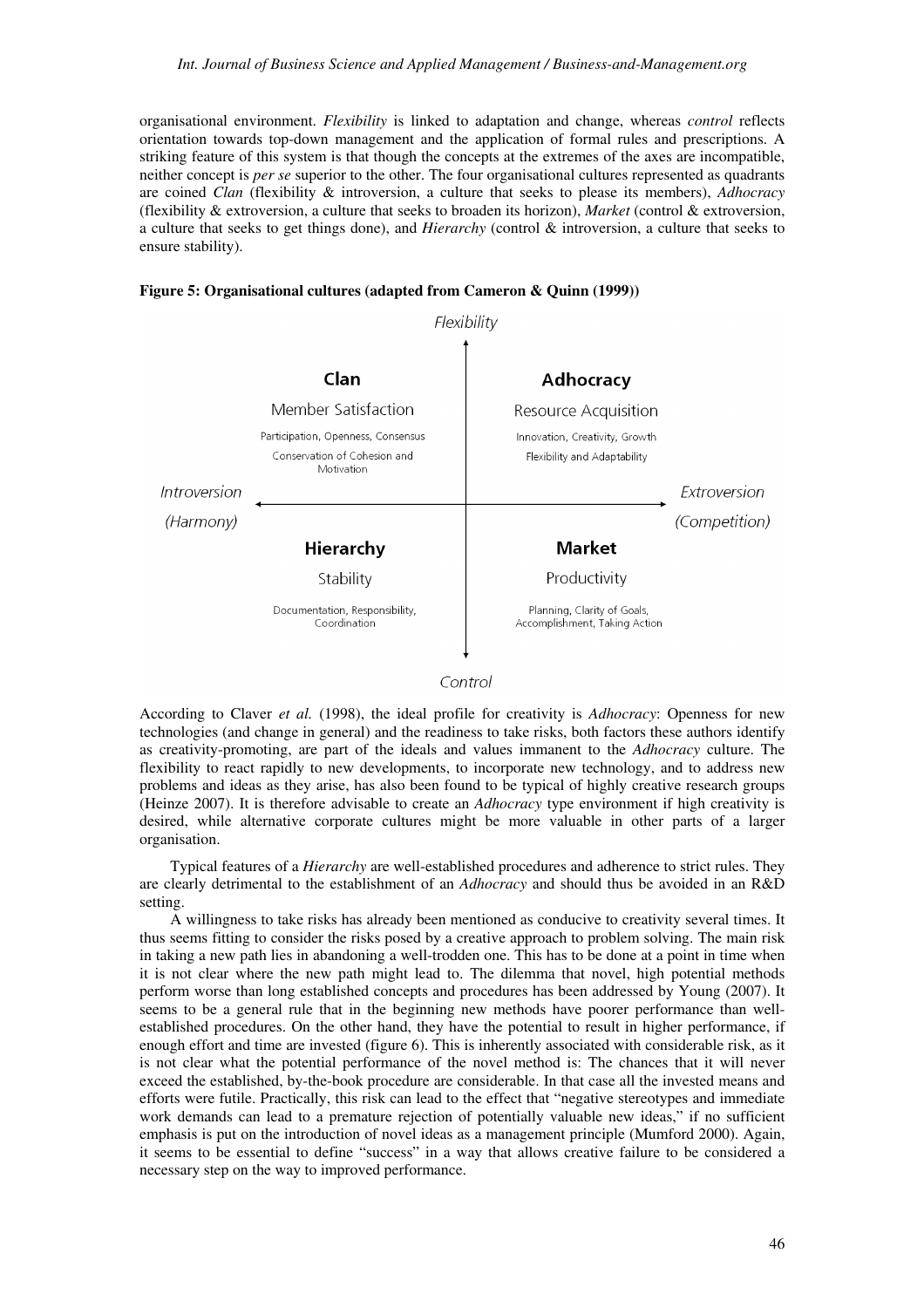

**Figure 6: A risk associated with creativity lies in the unknown potential of method B (adapted from Young (2007))** 

Since R&D has a time-lagged, sporadic, and non-market nature in relation to its outputs its success is hard to evaluate by standard measures like turnover or revenue (Elkins & Keller 2003). This might be the reason why organisations with a strong financial focus (*Market* type culture) tend to be less innovative than strategically oriented enterprises. In *Market* type organisations, incremental innovation can be viable, while the introduction of more radical ideas might require the creation of new divisions, spinning off part of the company or licensing the technology to other enterprises (Mumford 2000). Apart from that, market-oriented cultures will prefer stable groups, as the efficiency of well-rehearsed teams is considerably higher than that of ad-hoc groups, which in turn exhibit a higher output of creativity (see section 4.1).

The introverted nature of the *Clan* makes it less apt for creative work, at least in a technological sense. Fisher *et al.* (2005) emphasise that integrating diversity, making all voices heard, and valuing openness and transparency, all features typical of a *Clan*, are highly beneficial for the development of social creativity. This creativity, however, is introverted, and might not be interested enough in what is happening in the outside world to actively develop solutions for real world problems. On the other hand, this tendency to ponder on its own issues makes the *Clan* very apt for the production of artistic outcomes, where usefulness is not of paramount importance.

Finally, it has to be noted that the individual perception of organisational culture has a higher influence on employees' creativity than the actual, objective work environment (Schepers 2007). Again, it is "in their heads" where creativity starts, and environmental factors will only influence their state of mind in an indirect way.

## **5.2 Employee perception of environmental conditions**

To determine the social factors of work-environment creativity, Schepers & van den Berg (2007) evaluated 154 questionnaires completed by employees of the Civil Engineering Division of the Dutch Ministry of Transport. They sum up their results by stating that work-environment creativity is predominantly fostered by employee *Adhocracy* perception, the felt opportunity for employees to participate in the decision making process, and the willingness of employees to share their knowledge. Knowledge sharing, in turn, is encouraged if teams are perceived as cooperative (rather than competitive) and if employees expect to be treated in a fair way (figure 7). It is again of special interest that individual and group perceptions are of higher influence than measurable environmental facts. The combination of employee participation, freedom of expression and high performance standards seems to be most suitable for creativity and innovation in the eyes of these authors.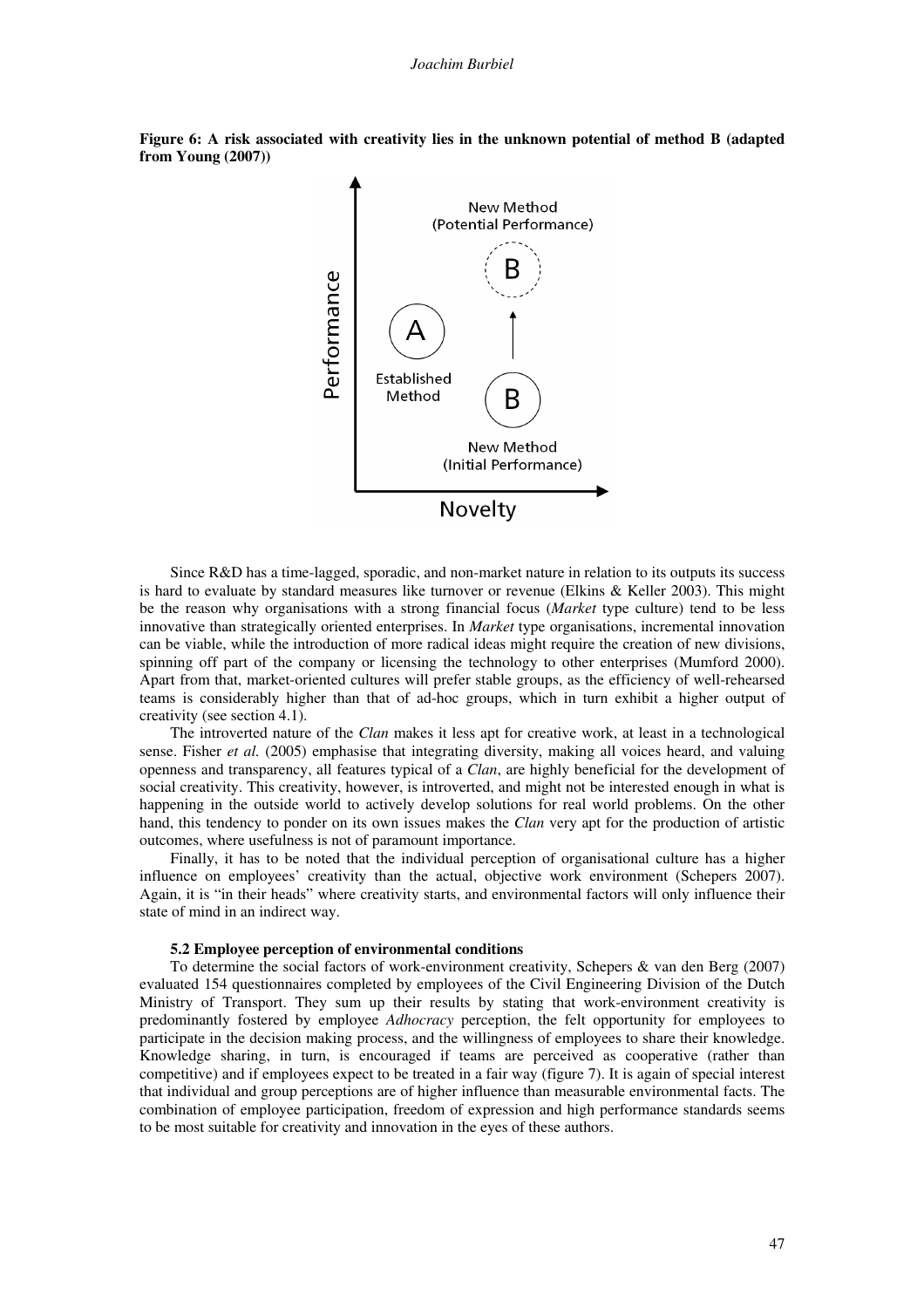Work-environment creativity Adhocracy Knowledge Employee<br>perception sharing participatio perception participation  $\uparrow$ Cooperative-team Procedural justice perception

**Figure 7: Factors conducive to work-environment creativity (adapted from Schepers & van den Berg (2007))** 

On the other hand, a feeling of personal insecurity is detrimental to the development of creativity. This feeling can be brought about by a seeming lack of support from the management (Wong 2003) and will be drastically intensified by precarious work contracts (Heinze 2007).

## **5.3 Resources**

Heinze (2007) found that major creative events (in the sense of scientific breakthroughs) are more likely to occur in environments that provide some source of stable basic funding. He suggests that this reliability gives substantial freedom to think, especially about matters of no immediate utility. At the same time it reduces scientists' time spent on money-raising. The highly creative scientists he interviewed agreed that considerably more well-endowed multi-year awards should be granted to scientists, especially in the ascending stage of their career.

Although the availability of resources is prerequisite for the effective performance of creative work, there is some evidence that over-abundance may lead to a loss in efficiency, mainly due to a loss of focus (Mumford 2000). In a similar manner, the introduction of a novel technology in itself might decrease creativity. This happens if employees are confused by the introduction of a new process, method or machine (Claver 1998).

Knowledge is the main resource for producing knowledge. Access to relevant data-bases, literature and advanced computing facilities has been identified as a major requirement for creativity in the case of aeronautical engineering by Young (2007). But sophisticated computational tools can be double-edged swords: McMasters & Cummings (2002) caution against blind trust in simulation software as in many cases software engineers have included so many of their own biases and assumptions into the code that truly new ideas might well be determined as "beyond reality" if tested with software of this kind.

Adequate buildings and working schedules can also be conducive to creativity. Some examples are: (i) Leaving spaces for informal discussion (e.g. large staircases and coffee rooms), (ii) spatial closeness between departments to foster interdisciplinary contacts, (iii) avoiding large offices with many employees that might create an atmosphere where informal discussion is discouraged. Common lunch breaks provide good opportunities of communication between employees of different organisational areas. Schedules that allow and encourage this will also help to support creativity (Heinze 2007).

# **6. CONCLUSIONS**

Creativity research has contributed many practical guidelines on how to manage R&D in a way that fosters creativity. Most suggestions do not require the raising of major funds, but it is often small things that make a difference. It would certainly be desirable to create an ideal environment for creativity by combining as many positive factors as possible, but even the well-considered adjustments of a few parameters might have a considerable bearing on creativity.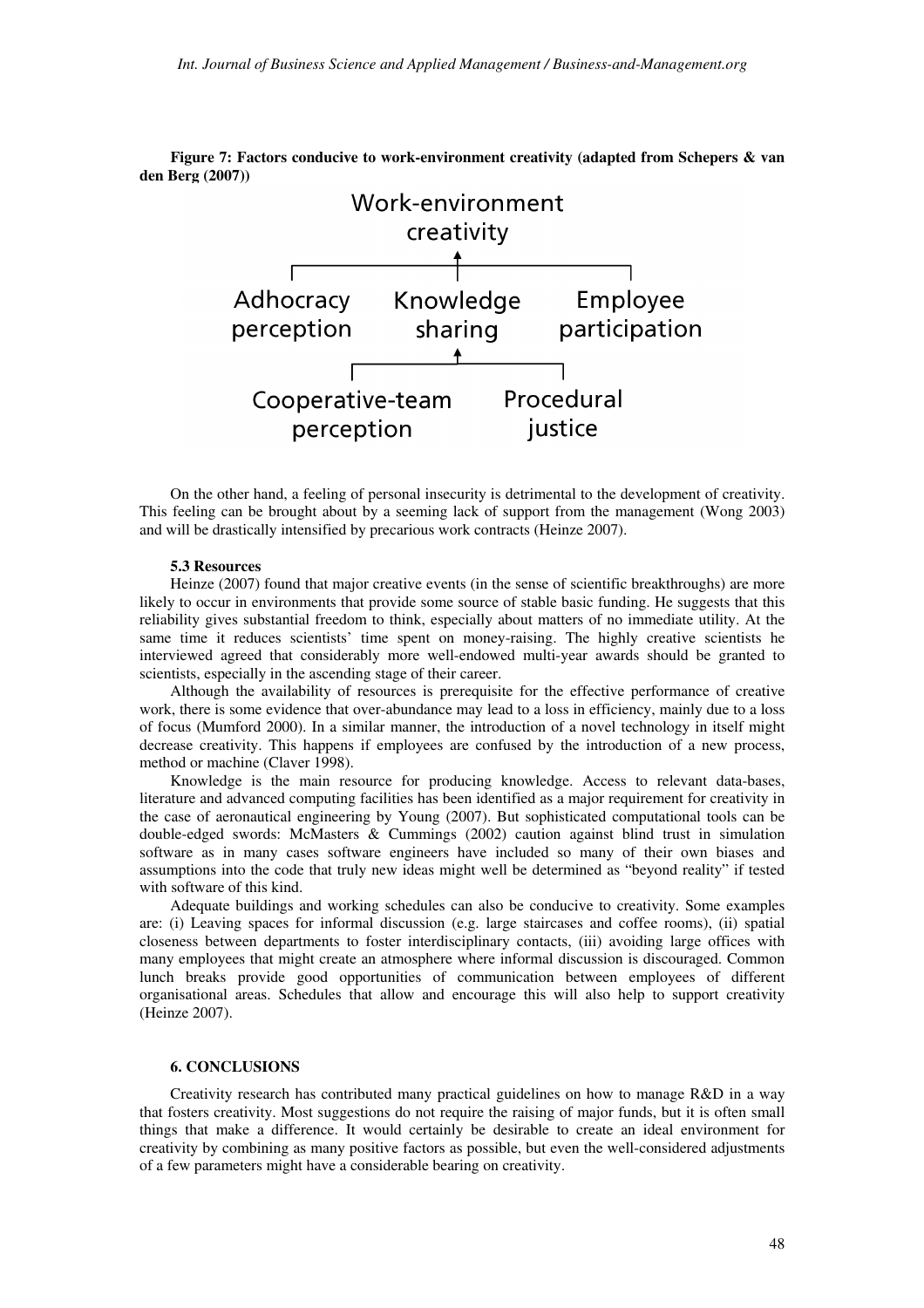#### *Joachim Burbiel*

Most of the proposals compiled in this review will support each other in the actual process of enhancing creativity. Heinze (2007) has identified one particular set of contextual circumstances that, combined with the individual talents of scientists, is highly likely to lead to creative research: "Many of our highly creative researchers were recruited to these labs at an early stage in their careers, either as postdocs or junior staff researchers, and integrated into a mission oriented research program while giving them significant freedom to pursue the aspect of the overall program that they were most interested in or excited about. […] The context for this sort of work was characterized by organisations that provided significant job stability for its staff researchers, a base level of funding, […] and access to a large diversity of skills and interdisciplinary knowledge across the organisation. These research organisations were very well equipped with instruments and experimental capabilities that allowed the pursuit of empirical research in any direction the problem might suggest and the expert operators to yield reliable experimental results in a relatively short period of time. […] It was necessary to show a degree of research entrepreneurship within the larger directed context in order to focus on the problem of their interest and at the same time, the organisation provided the context and incentives for them to do so."

What could be hindrances to remodelling an R&D department or an academic unit in the ways suggested? A major obstacle might be the fear of losing control by granting considerable freedom to small research units. This is a dilemma indeed: Control seems to be detrimental to creativity, but at the same time, some control of what is done in R&D is highly desirable for senior management. Two suggestions to overcome this problem have been made: First, to make the overall goal of the organisation very clear to every employee and second, to evaluate R&D regularly, keeping in mind that highly innovative thinking is risky and thus a "failure" might be a sign that a creative approach has been tried. The fact that it is not possible to plan the outcome of creativity might also lead to reluctance in investing money in highly innovative R&D. There are examples of companies that have been ruined by lack of return from costly but fruitless research activities, especially in the pharmaceutical sector. It is thus generally suggested to hold both low-risk product enhancement projects and high-risk innovation approaches in the research portfolio, a managerial practice easier to accomplish in large companies than in small business units. Joint ventures and consortium building might be methods for smaller organisations to share the burden of possible failure in highly innovative research.

Finally it should be noted that to be efficient and effective, innovative action must be constant, as occasional or erratic efforts will probably not lead to any positive results (Claver 1998). It should have become clear in the course of this paper that creativity and innovation are not a matter of action plans and short-term campaigns, but have to be rooted in the very basic orientation of an organisation (Schepers 2007).

As to R&D environments, there is hardly any doubt that scientific research on creativity is of considerable value. Unfortunately, only few studies have specifically been conducted on R&D so far, most notably the one by Heinze (2007). One issue raised in that study is *reward*. As the mechanism behind popular reward systems for scientists and engineers has been found to be contra-productive (section 3.1), novel systems that overcome these problems need to be devised and evaluated. Perhaps the introduction of friendly contest could be a valuable means in this context (section 3.3). Another issue that certainly wants closer examination is interdependence of motivation, reward and creativity. Basic research in this field will certainly help to improve the effective managerial running of R&D departments. Furthermore, the results of Heinze (2007) indicate that adequate buildings are beneficial for creative work (section 5.3). It would be useful to determine what kind of R&D working environment is most conducive for creativity and how these theoretical findings can be translated into practical building guidelines.

The system that Cameron & Quinn (1999) have created to describe organisational culture appears to be a valuable theoretical foundation for further research on creativity in different industrial settings (section 5.1). It seems worthwhile to compare this theoretical framework with studies on corporate culture to fathom out correspondences and inconsistencies.

Concerning theoretical considerations, there is a need to reconcile componential and sequential theories that exist side by side without having many joints to connect them. Some ideas on how they could be brought together have been outlined in section 2.3.

This review shows that some valuable research on workplace creativity in R&D environments has already been conducted in recent years, but it also points out that a number of issues remain still unresolved. As effective R&D is considered a main driving force in modern economies, further studies should be carried out in this rewarding field of creativity research.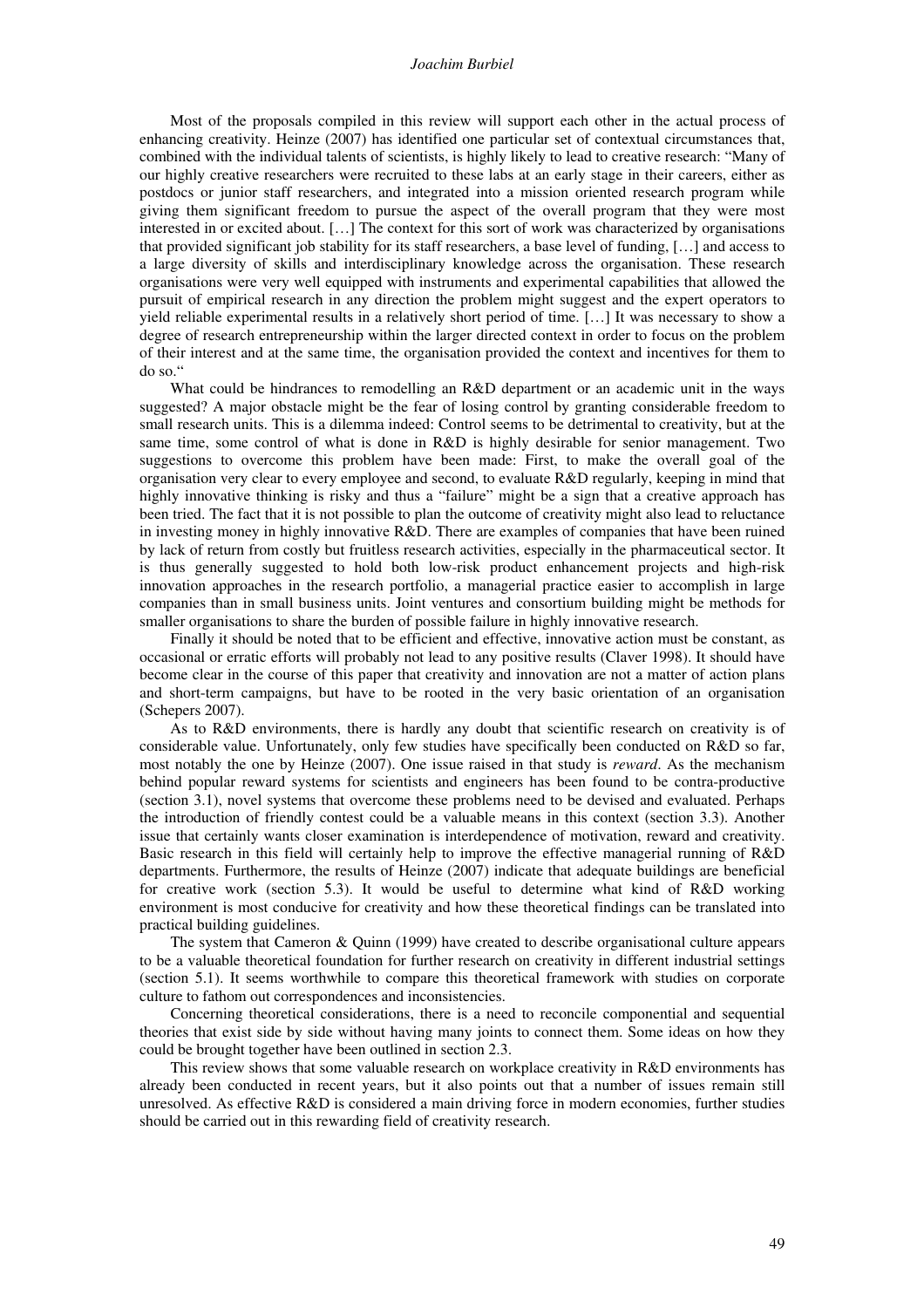## **REFERENCES**

Amabile, T. M. (1996). *Creativity in context.* Boulder, CO: Westview Press.

- Amabile, T. M. (1997). Motivating creativity in organizations: On doing what you love and loving what you do. *California Management Review*, *40*(1), 39-58.
- Amabile, T. M., Schatzel, E. A., Moneta, G. B., & Kramer, S. J. (2004). Leader behaviors and the work environment for creativity: Perceived leader support. *The Leadership Quarterly*, *15*, 5-32.
- Baer, M., Oldham, G. R., & Cummings, A. (2003). Rewarding creativity: When does it really matter? *The Leadership Quarterly, 14*, 569–586.
- Basadur, M. (2004). Leading others to think innovatively together: Creative leadership. *The Leadership Quarterly, 15*, 103-121.
- Basadur, M., Graen, G. B., & Green, S. G. (1982). Training in creative problem solving: Effects on ideation and problem finding and solving in an industrial research organization. *Organizational Behavior and Human Performance*, *30*(1), 41-70.
- Cameron, K.S., & Quinn, R.E. (1999). *Diagnosing and changing organizational culture based on the competing values model.* Massachusetts: Addison-Wesley.
- Claver, E., Llopis, J., Garcia, D., & Molina, H. (1998). Organizational culture for innovation and new technological behavior. *Journal of High Technology Management Research*, *9*, 55–68.
- Cooper, R. B., & Jayatilaka, B. (2006). Group creativity: The effects of extrinsic, intrinsic, and obligation motivations. *Creativity Research Journal*, *18*(2), 153-172.
- DeRosa, D. M., Smith, C. L., & Hantula, D. A. (2007). The medium matters: Mining the long-promised merit of group interaction in creative idea generation tasks in a meta-analysis of the electronic group brainstorming literature. *Computers in Human Behavior, 23*, 1549-1581.
- Elkins, T., & Keller, R. T. (2003). Leadership in research and development organizations: A literature review and conceptual framework. *The Leadership Quarterly, 14*, 587–606
- Fischer, G., Giaccardi, E., Eden, H., Sugimoto, M., & Ye, Y. (2005). Beyond binary choices: Integrating individual and social creativity. *International Journal of Human-Computer Studies, 63*, 482-512.
- Ford, D. Y., & Harris, J. J. (1992) The elusive definition of creativity. *Journal of Creative Behavior*, *26*, 186-198*.*
- Gruenfeld, D. H. (1995). Status, ideology and integrative complexity on the U.S. Supreme Court: Rethinking the politics of political decision making. *Journal of Personality and Social Psychology, 58*, 5–20.
- Heinze, T. (2007). Creativity capabilities and the promotion of highly innovative research in Europe and the United States. Final Report, Reference Number: EU-NEST/CREA-511889, https://www.crea.server.de/
- Holm-Hadulla, R. M. (2007). *Kreativität Konzept und Lebensstil*. Göttingen: Vanderhoeck & Ruprecht.
- Kirton, M. (1994). *Adaptors and innovators: Styles of creativity and problem solving.* New York: Routledge.
- McMasters, J.H., & Cummings, R.M. (2002). Airplane design past, present, and future. *Journal of Aircraft, 39*, 10–17.
- Morita, A., Reingold, E. M., & Shimomura, M. (1986). *Made in Japan: Akio Morita and Sony*. New York: Dutton.
- Mullen, B., Johnson, C., & Salas, E. (1991). Productivity loss in brainstorming groups: A meta-analytic integration. *Basic and Applied Social Psychology*, *12*, 3-24.
- Mumford, M. D. (2000). Managing creative people: Strategies and tactics for innovation. *Human Resources Management Review, 10*(3), 313-351.
- National Academy of Engineering. Concerning federally funded sponsored inducement prizes in engineering and science. Steering committee report, 30 April 1999, available from National Academies Press at http://darwin.nap.edu/books/.
- Nemeth, C. J., & Ormiston, M. (2007). Creative idea generation: Harmony versus stimulation. *European Journal of Social Psychology, 37*, 524–535.
- Nijstad, B. A., & Stroebe, W. (2006). How the group affects the mind: A cognitive model of idea generation in groups. *Personality and Social Psychology Review, 10*(3), 186-213.